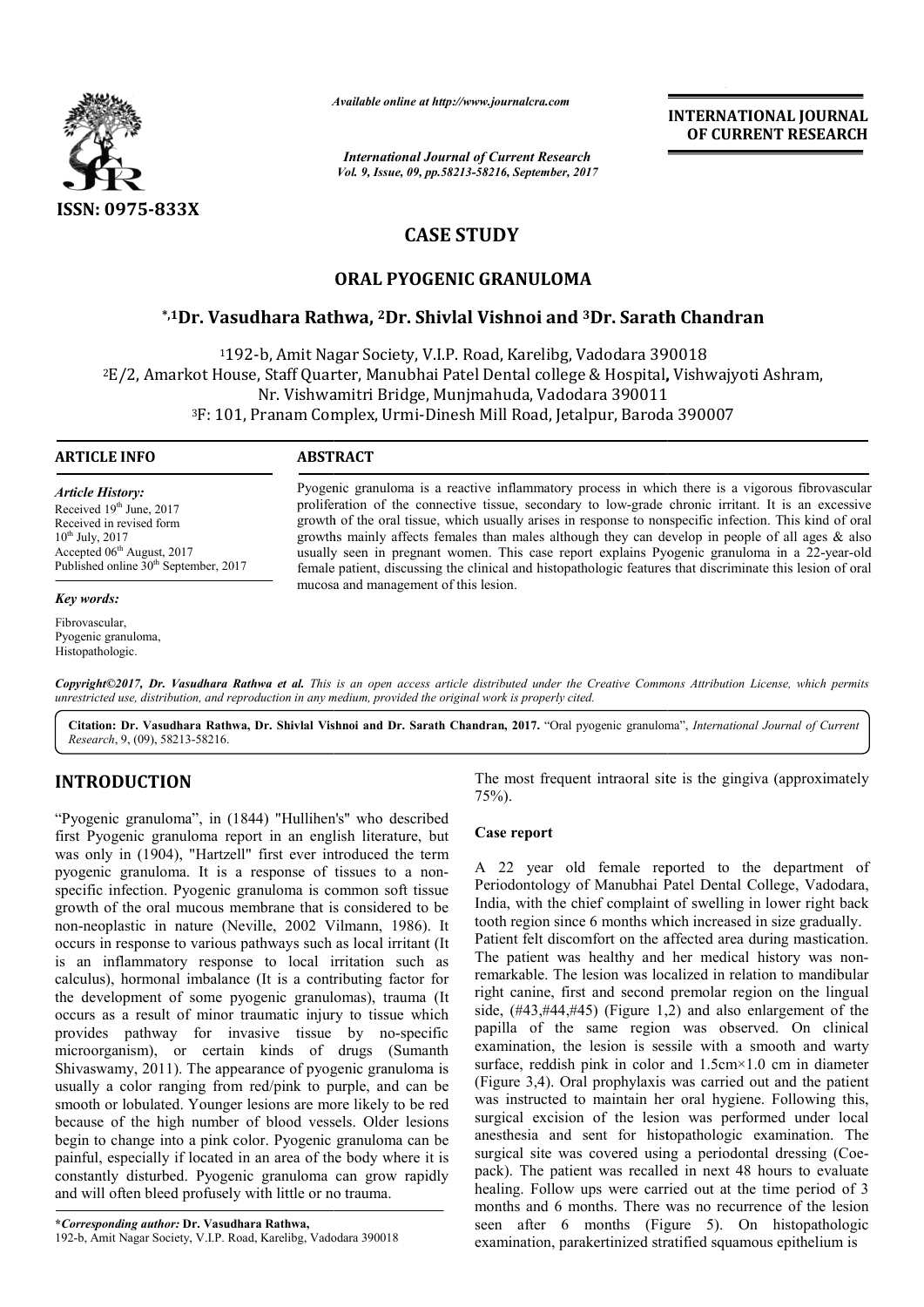

**Fig. 1. Pre-operative mirror view of the lesion on lingual side) Fig.2. Occlusal view of the lesion** 



 **Fig.3. Specimen which was 1.0 cm wider**



 **Fig. 5. Post-operative picture after**





Fig.4. Specimen which was 1.5 cm in length



Fig.6. Parakertinized stratified squamous epithelium, the **underlying connective shows loosely arranged collagen fibers. The connective tissue shows diffuse infiltration of chronic inflammatory cells that is lymphocytes and plasma cells**

seen, the underlying connective shows loosely arranged collagen fibers. Numerous blood vessels line with plump endothelial cells which are seen throughout the section. The connective tissue shows diffuse infiltration of chronic inflammatory cells that is lymphocytes and plasma cells (Figure 6). The histopathological findings confirmed the lesion as a pyogenic granuloma.

# **DISCUSSION**

"Pyogenic granuloma" is a relatively common, tumor like exuberant tissue response to localized irritation or trauma. The name pyogenic granuloma is a misnomer since the condition is not associated with pus and does not represent a granuloma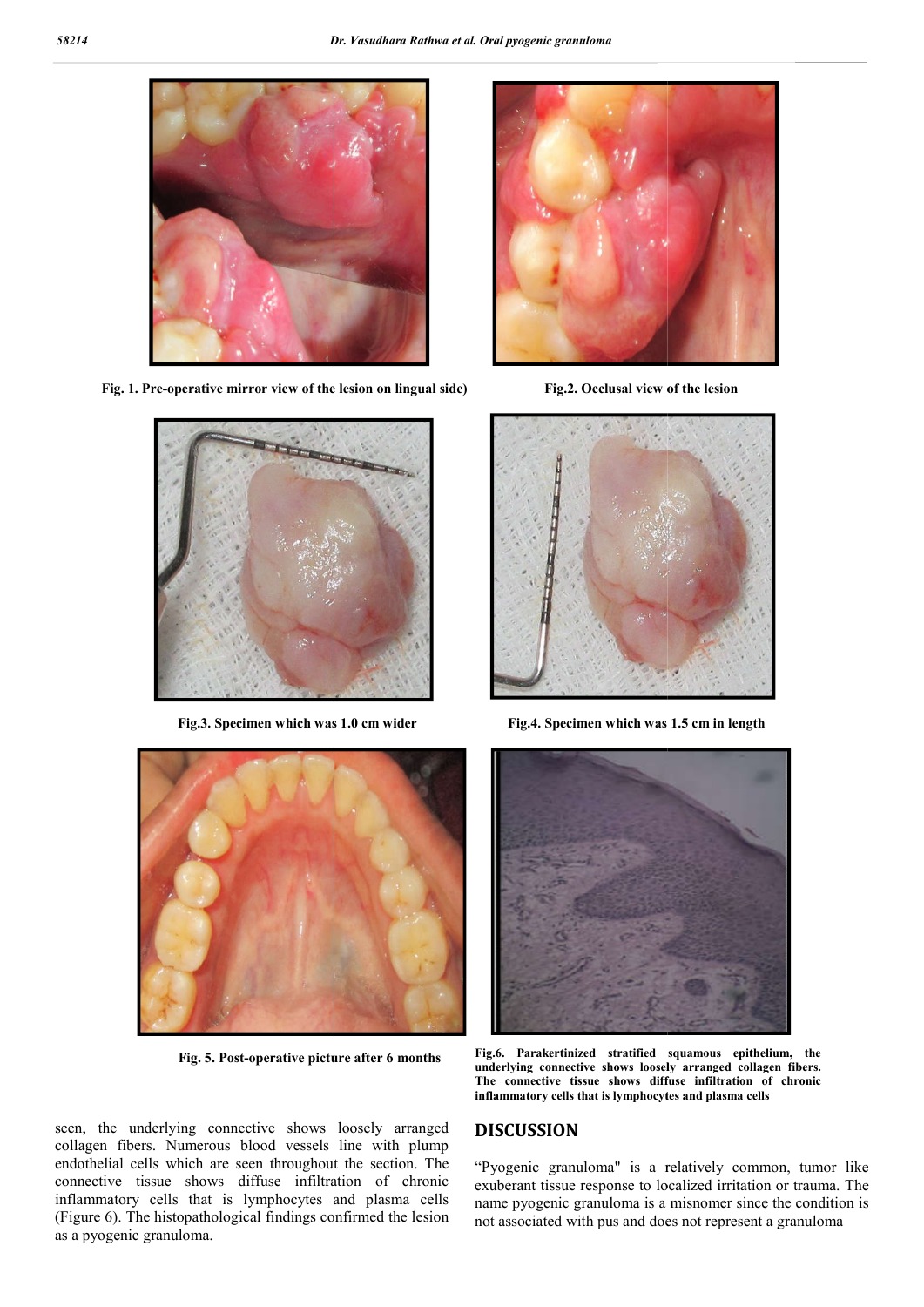histologically. It is a reactive inflammatory process filled with proliferating vascular channels, immature fibroblastic connective tissue, and scattered inflammatory cells. 75% of all oral pyogenic granulomas reported occurring on the gingiva. Lips, tongue, and buccal mucosa are also seen to be affected. According to Vilmann *et al*. (1986), the majority of the pyogenic granulomas which was found on the marginal gingival with only 15 % of the tumors in the alveolar part. The Pyogenic granuloma may occur in all ages but is particularly seen in the third month of pregnancy and sometimes in the later months because the tissue reaction is intensified by endocrine alteration during pregnancy in females (Lawoyin, 1997). Due to its frequent occurrence in pregnant females; pyogenic granuloma is also called as pregnancy tumor. Due to the first month of pregnancy, the persistent influence of plaque induces catarrhal infection of the gingiva that serves as a base for development of the hyperplastic gingivitis during the last months, modulated by cumulating hormonal stimuli. During pregnancy, pyogenic granuloma when treated by surgical excision may reappear due to incomplete excision (Boyarova, 2001).

Various studies, have revealed that sex hormones manifest a variety of biological and immunological effects. Estrogen accelerates wound healing by stimulating nerve growth factor (NGF) production in macrophages, granulocytes-macrophagescolony stimulating factor (GM-CSF) production in keratinocytes and basic fibroblast growth factor (bFGF) and transforming growth factor beta 1 (TGF-β1) production in fibroblasts, leading to granulation tissue formation. Estrogen enhances vascular endothelial growth factor (VEGF) production in macrophages, an effect that is antagonized by androgens and which may be related to the development of pyogenic granuloma during pregnancy (Kanda, 2005). Ojanotko Harri *et al*. (1991) suggested that progesterone functions as an immunosuppressant in the gingival tissue of pregnant women, preventing a rapid acute inflammatory reaction against plaque, but allowing an increased chronic tissue reaction, resulting in an exaggerated appearance of inflammation. Yuan *et al*. proposed that pyogenic granuloma expressed significantly more VEGF and bFGF than healthy gingiva and periodontium (Yuan, 2000). It is an asymptomatic papular, nodular polypoid mass. The lesion is elevated, pedunculated or sessile masses with smooth, lobulated surface, which commonly ulcerated and shows a tendency to hemorrhage upon slight pressure. It develops rapidly, reaching full size and remains static for an identifiable period with size ranging from few mm to cm. Many times pyogenic granulomas can cause significant bone loss (Goodman-Topper *et al*., 1994). Differential diagnosis of pyogenic granuloma includes peripheral giant cell granuloma, peripheral ossifying fibroma, hemangioma (Eversole, 2002; Regezi Ja, 2003), pregnancy tumor (Tumini, 1998). Peripheral giant cell granuloma is an exophytic lesion that is seen on the gingiva (Neville BW, 2002) and is clinically similar to pyogenic granuloma but peripheral giant cell granuloma (PGCG) is bluish purple compared to the bright red of a typical pyogenic granuloma (Regezi Ja, 2003). Although peripheral giant cell granuloma is more likely to cause bone resorption than a pyogenic granuloma, the differences are otherwise minimal. Depending on its duration, pyogenic granuloma varies in texture from soft to firm and be suggestive of a fibroma (Eversole, 2002; Regezi Ja, 2003). So ossifying fibroma may be another consideration, although this tends to be much lighter in color (Regezi Ja, 2003). One of the most important differential diagnosis of pyogenic granuloma is hemangioma which is a developmental disorder (Eversole, 2002). Oral hemangioma located on the tongue are multinodular and bluish red. There is no clinical and histological difference between pregnancy tumor and pyogenic granuloma that occurs in non-pregnant patients but some authors believe that unlike pyogenic granuloma, pregnancy tumor usually is confined to the interdental papilla (Sonis, 2005).

Management of pyogenic granuloma depends on the severity of symptoms. If the lesion is small, painless and free of bleeding, clinical observation and follow up are advised (Sils, 1996). Other treatment modalities include laser surgery, electrodessication (Sils, 1998; Ishida, 1998). Injection of absolute ethanol, sodium tetradecyl sulfate (sclerotherapy) and corticosteroids have also been tried with successful results in cases with recurrent lesions (Ichimaya, 2004; Moon, 2005). Recurrence occurs in up to 16% of the lesions, which might be due to incomplete excision, failure to remove etiologic factors, or due to re-injury to the area, making follow up necessary (Taira *et al*., 1992; Selvamuthukumar *et al*., 2010).

#### **Conclusion**

Pyogenic granuloma is a benign tumor. In the present case report, it can be concluded that pyogenic granuloma can be managed carefully with precise diagnosis and treatment to prevent the recurrence of this benign lesion.

## **REFFERENCES**

- Boyarova TV, Dry Ankova MM, Boneva AI, Genadiev GI 2001. Pregnancy and gingival hyperplasia. *Folia Med*., 43,53-56
- Eversole LR 2002. Clinical outline of oral pathology: diagnosis and treatment. 3rd ed. BC Decker Hamilton, 113- 114.
- Goodman-Topper E, Bimstein E. 1994. Pyogenic granuloma as a cause of bone loss in a twelve-year-old child: report of case. *ASDC Journal of Dentistry for Children*, 61(1):65-7.
- Hartzell MB. 1904. Granuloma pyogenicum. *J Cutan Dis Syph.*, 22:520525.
- Hullihen SP. 1844. Case of aneurisem by anastomosis of the superior maxillae. *Am J Dent Sc*., 4, 160-162.
- Ichimaya M, Yoshikawa Y, Hamamoto Y, Muto M. 2204. Successful treatment of pyogenic granuloma with absolute alcohol. *J Dermatol*., 31: 342-344.
- Ishida CE, Ramos-E-Silva M. 1998. Cryosurgery in oral lesions. *Int J Dermatol*., 37: 283-285.
- Kanda N, Watanabe S 2005. Regulatory roles of sex hormones in cutaneous biology and immunology. *J Dermatol Sci*., 38,1-7.
- Lawoyin J, Arotiba J, Dosumu O. 1997. Oral pyogenic granuloma: a review of 38 cases from Ibadan, Nigeria. *British Journal of Oral and Maxillofacial surgery*, 35(3):185-9.
- Moon SE, Hwang EJ, Cho KH. 2005. Treatment of pyogenic granuloma by sodium tetradecyl sulphate sclerotherapy. *Arch Dermatol*., 141: 644-646.
- Neville BW, Dmm DD, Allen CM, Bouquot JE. 2002. Oral and maxillofacial pathology. 2nd ed, WB Saunders, Pheladelphia, 437-495.
- Ojanotko-Harri AO, Harri MP, Hurttia HM, Sewon LA. 1991. Altered tissue metabolism of progesterone in pregnancy gingivitis and granuloma. *J Clin Periodontol*., 18, 262-266.